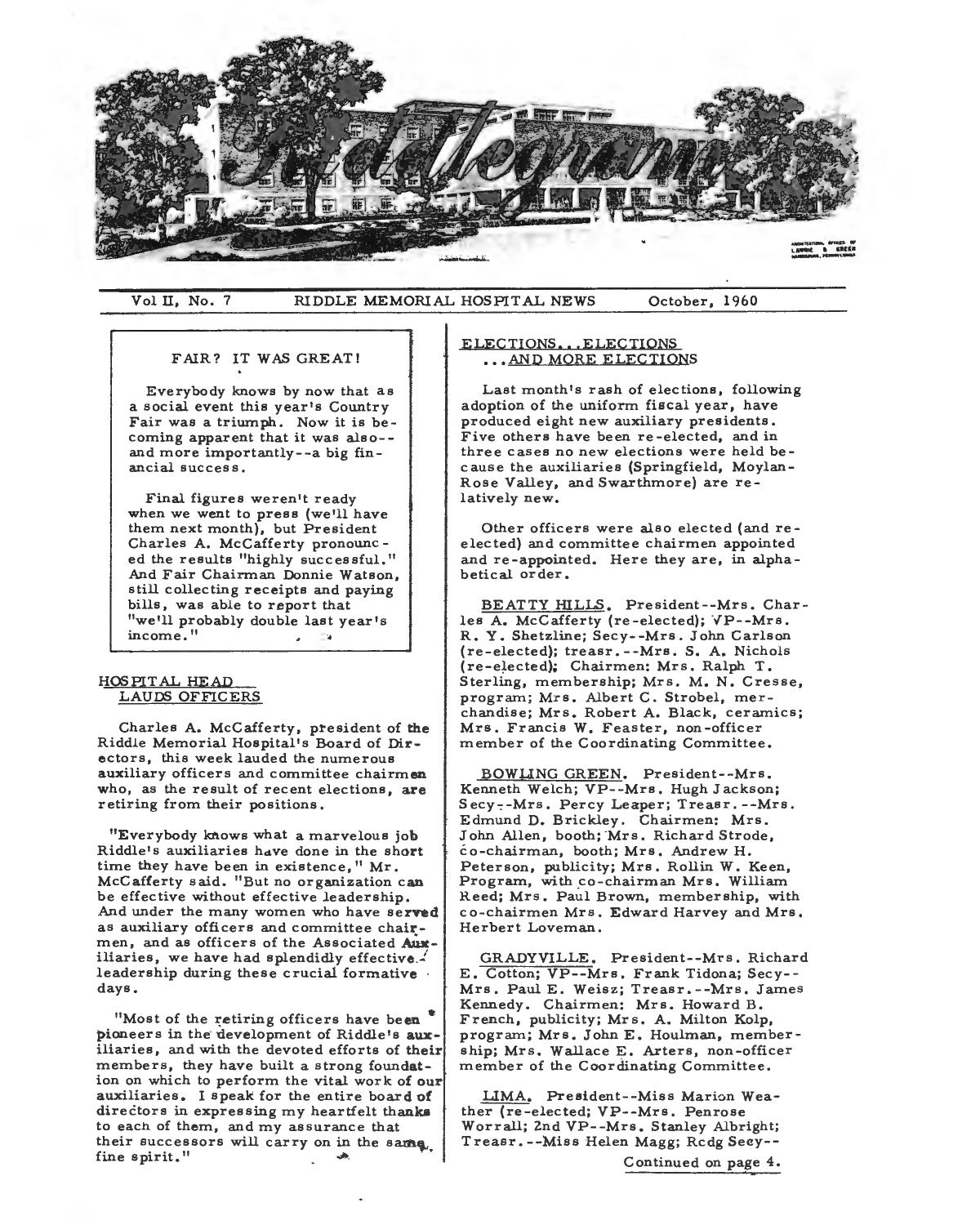FOR YOUR PLEASURE,,. ... COMING EVENTS

OCT. 12--DESSERT BRIDGE at the home of Moylan-Rose Valley's President, Mrs. Fielder Coffin Jr. \$1 per person. 8 p.m.

OCT. 21 is the date of Middletown's ROARING TWENTIES DANCE at the Club Del Rio, West Chester Pike. Five-piece combo. \$5 per couple. Get tickets before Oct. 14 from Eileen Guthrie (LO 6-5927). Costume prizes, soft shoe dance, a chorus line--and a chance to ·open the Treasure Chest, all included.

OCT. 25--INFORMAL LUNCHEON for members and guests of Springhaven Auxiliary at the home of Mrs. Robert Horvath. 11:30 a.m.

OCT. 31--Newtown Squares HALLOWE'EN PARADE in the William Culbertson School, Goshen Rd. 5 to 7 p.m. Children and adults. Prizes for costumes. Admission,  $50\frac{1}{5}$ 

NOV. 2--Lima's New York BUS TOUR will start from Lima at 7:30 a.m. Tentative reservations still being taken. Phone Mrs. John Wolf: LU 3-3770

NOV. 5--All out for Riddlewood's "Harvest Request--Sundown Supper" at the Embers, Baltimore Pike, Springfield. 8:30 to 1. \$4.25 per pair. Get your reservations in to Bernice Heath (LO 6-7329) or Marnie Valemesis (LO 6-5714) by Oct. 28.

NOV, 5--Upper Providence will conduct a CHRISTMAS SALE throughout the day. Location later.

NOV. 12--A HAWAIIAN COCKTAIL PARTY ( sloe gin poi?) by the Beatty Hills Auxiliary at the home of Mrs. R. Y. Shetzline, 536 Collins Drive.

NOV. 15--Nether Providence's CHRISTMAS BRIDGE at the home of Mrs. Lewis Beatty.

NOV. 16--Associated Auxiliaries. LUNCHEON AND FASHION SHOW, Treadway Inn, St. Davids. Tickets at \$3.50, will be available between Oct. 12 and the first week in November from Chairman Jane Pomeroy (LO 6-7651). Fashions by Helen Caro. Don't miss this one.

R, M. H. CALENDAR FOR OCTOBER

R. M, H. ASSOCIATED AUXILIARIES - Second Monday, at 1:30 pm, in the Community Room of the Media Federal Savings and Loan Association. Ethel, (Mrs. L. N. D.) Mitchell, Chairman.

BEATTY HILLS-Fourth Tues day; at 10 am, at home of Mrs. S. A. Nichols. Luncheon and bridge to follow. Mrs. Charles A. McCafferty, President.

BOWLING GREEN-Third Tuesday, at 10 am. Mrs. Kenneth Welch, President.

GRADYVILLE-Second Monday, 10:30 am. at the home of Mrs. Richard E. Cotton, President,

LIMA-Third Tuesday, at 8:30 pm, at Wild Goose, Wawa. Miss Marion Weathers, President.

MEDIA-Third Wednesday, 8:30 pm. Media Federal Savings Assn. Community Room, Media. Mrs. Stanley Warwick, President.

MIDDLETOWN-First Wednesday, at 10:30 am, at Clover leaf Inn. Mrs. William P. Wilkinson, President.

MOY LAN-ROSE VALLEY -First Monday, at 10:30 am, at the home of De De (Mrs. Fielder, Jr.) Coffin, President.

NETHER PROVIDENCE-Second Monday, at 8:30 pm. Mrs. Charles Bakia, President.

NEWTOWN SQUARE-Second Monday, at ,8:30 pm, at the home of Mrs. Ian Robinson, 136 Hunt Club Lane, N .S. Nancy (Mrs. Donna E.) Winther, President.

RIDDLEWOOD-Fourth Wednesday, at 8:15 pm. Media Federal Community Room. At The Media Federal, Nancy (Mrs. Donald Bertolett) President.

ROSE TREE-First Thursday, at 10:30 am, at Rose Tree Hunt Club, (Mrs. Frank H.) Jelinek, President.

SPRINGFIELD-Fourth Monday at **10J30** am, at the Township Building, Springfield. Mary (Mrs. Charles F.) Mallon, President.

SPRINGHAVEN-Znd Tuesday, 10:30 am., Springhaven Club. Jane (Mrs. George F. Hornaday, President.

UPPER PROVIDENCE-First Monday, at 8:30 pm. Mrs. William T. Spock, President.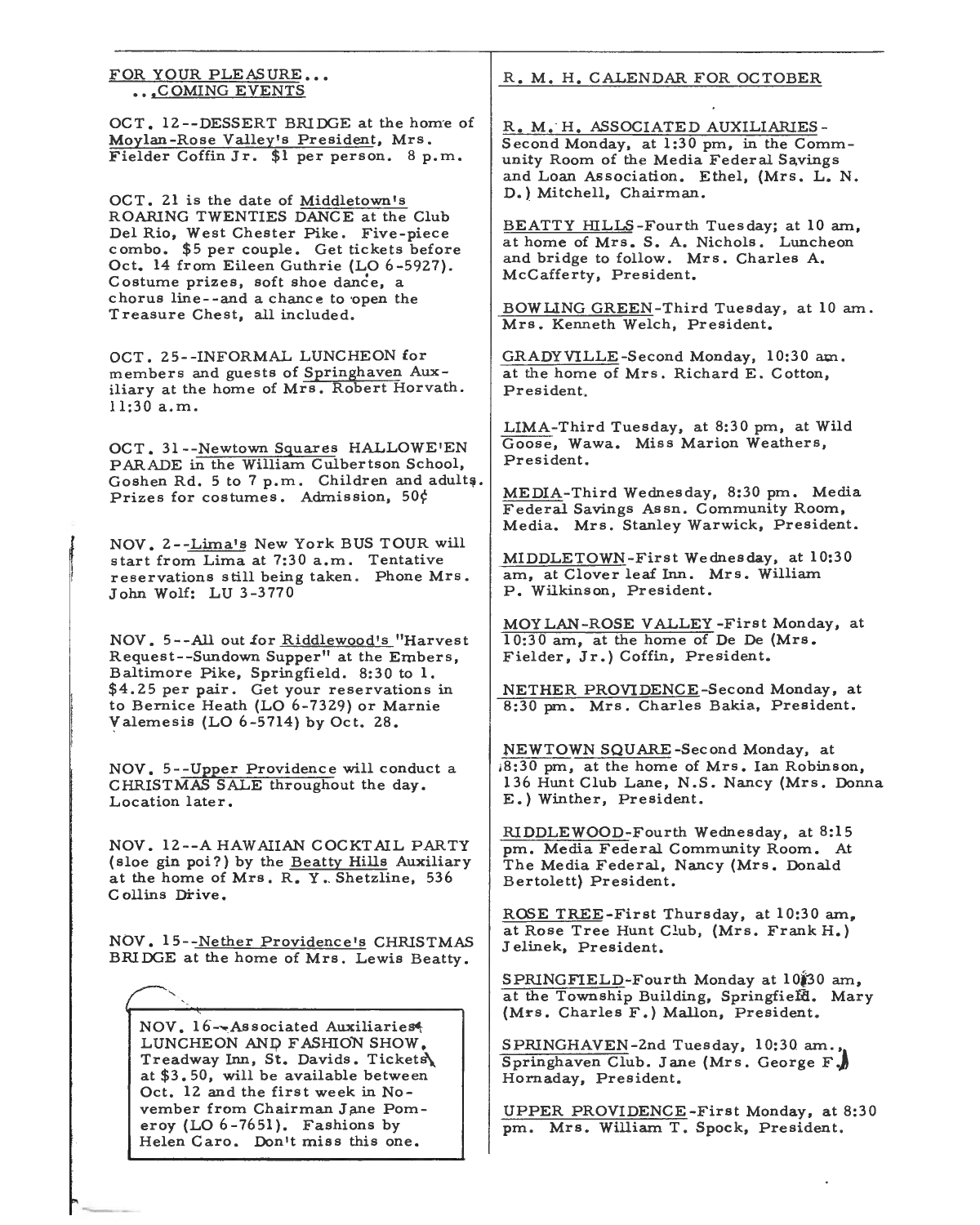

BREAKING THE GROUND. Charles A. Mc-G afferty, president of the Board of Directors, is exhibiting fine form with the shovel as he performs the traditional groundbreaking ceremony at the Riddle Country Fair September 17. Ranged alongside him, left to right, are Pennsylvania Superior Court Judge Harold L. Ervin, Mrs. William A. Watson, Fair chairman, and Mrs. Donald V. Cooper, Associated Auxiliaries treasurer. (Zimmerman Photo)

## HAVE YOU HEARD...???

•.. that photographs of the Country Fair are on exhibit at the Hospital Headquarters, 5 W. Front St., Media, as well as at Zimmerman's (see note on Page 4) and can be ordered from Bob Economy... that the Fielder Coffins Jr. (De De is Moylan-Rose Valley President) are sailing on the Gripsholm Oct. 24 for a week's cruise to Nassau • • . that\_Gradyville <sup>1</sup> s buffet supper at the Petti Arms, under the direction of Nancy Kolp (new program chairman) was a smash hit with all who attended. The returns were a home run, too- $-400...$ 

• . • that Bowling Green has launched a membership drive... that the ladies of Lima are deeply appreciative of the hospitality of Wild Goose owner Catherine Wilcox. The auxiliary holds its monthly meetings there. ..• that Donald Bertolett, wife of the Riddle wood Auxiliary's new president, is keeping pace with the distaff side: he's the new president of the Riddlewood Community Association... that Newtown Square's former president Nancy Winther and family have moved to suburban Boston...that Lima raises money by passing around a "penny jar" at the end of each meeting and garning the girls' loose change. Makes good cents ... Molly (Mrs. Neville C.) Gee has been named district manager for World Book & Childcraft...

 $\mathbf l$ 

#### SWARTHMORE JOINS THE RIDDLE GANG

We're a little late with the news (their first meeting was --blush--in May), but none-theless happy to announce the formation of the latest Riddle Memorial Hospital auxiliary--Swarthmore, That makes 15, if you haven't been keeping count.

Membership, under the leadership of President Liz (Mrs. Bartine) Stoner and her crew of officers and committees, is already up to 32, "with many more to come," Publicity Chairman Glenna Torrey proudly tells us.

Typical of Riddle auxiliaries, Swarthmore is already assiduously active. Member Beb Thompson was Gingerbread Booth chairman at the Fair. Vice-President Mrs. Pelzer (Elaine) Lynah is in charge of selling Christmas cards and can take your order at KI 3-2279. The auxiliary held a cocktail party this past summer and is planning another for November.

Other officers and committee chairmen are Mrs. J. G. (Marilyn) Foller, secretary, Mrs. John (G arol) Gersbach, treasurer, Mrs. Joseph (Tossie) Gorr, program chairman, and Mrs. Wilfred (Billie) Brown, membership.

A warm welcome to Swarthmore, and best wishes from all os us!

## NEXT QUESTION--- IN ADV ANGE, PLEASE

At the August Coordinating Committee meeting, Associated Auxiliaries Vice-President Miriam McGafferty asked that all important questions that must be considered by all auxiliaries be submitted in writing to the Coordinating Committee officers two weeks in advance of the meeting, whenever possible .

Mrs. McGafferty explained that this will give the officers time to consider the question and be prepared to handle it more efficiently in the course of discussing it and disposing of it during the Coordinating G ommittee meetings .

#### CALENDAR CHANGES

They're easy- -and important. Keep your members accurately informed of your meeting time and place each month. If it's going to be different next month, let me know. If it changes every month, let me know every month. If I don't get it right, shoot me. But let me know. And write and phone your Riddlegram news any time to

Howard A. Wiley, 60 Wentworth Lane Rosemont, Penna., LAwrence 5-1713 Thanks.